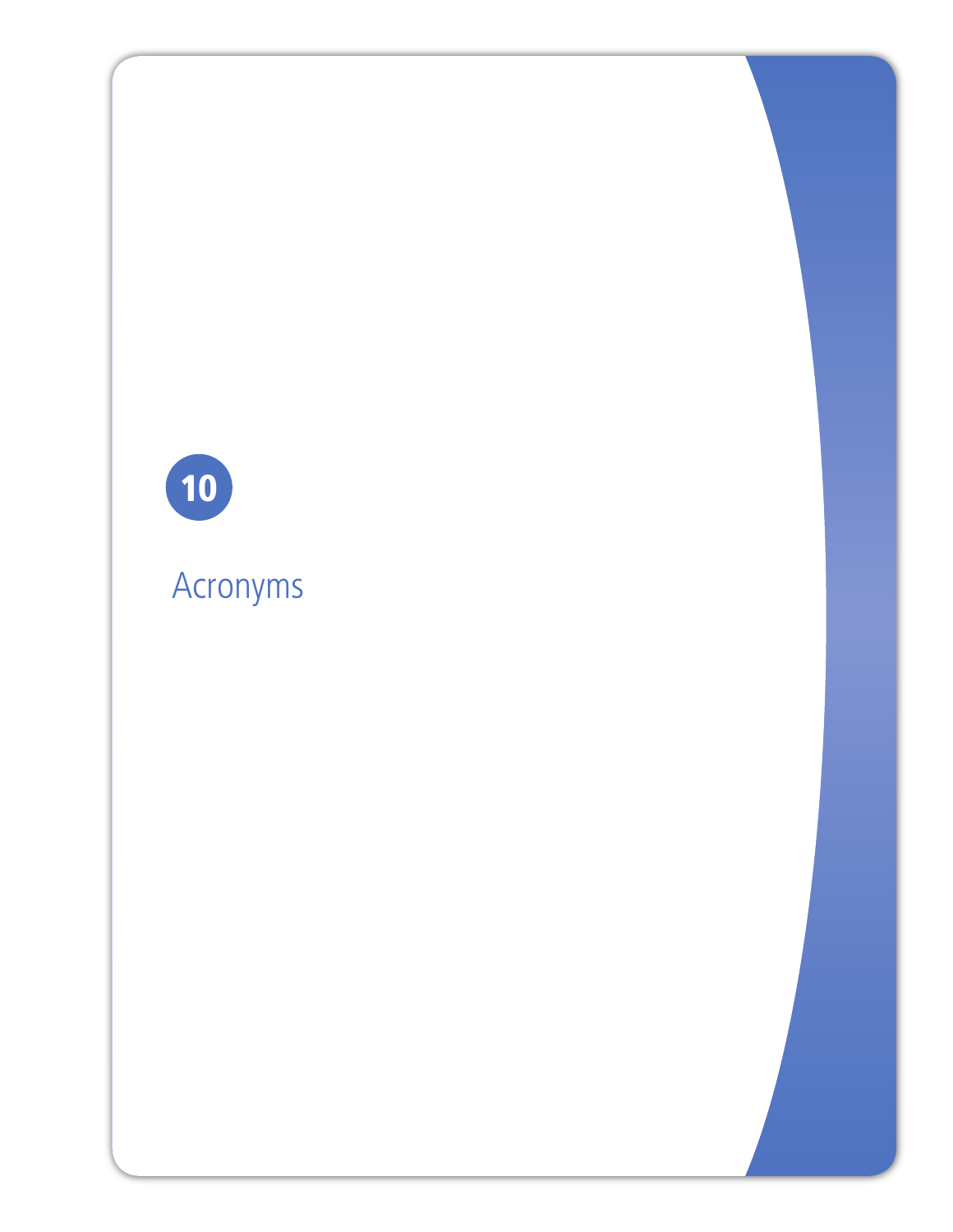## Acronyms

Commonly used VDOT/transportation acronyms (public version)

## A

**AAA** *(pronounced triple A)*  American Automobile Association http://www.aaa.com

**AADT** Annual Average Daily Traffic http://www.virginiadot.org/info/ct-TrafficCounts.asp

**AAP** Affirmative Action Plan

**AASHTO** *(ash-toe)* American Association of State Highway and Transportation Officials http://www.transportation.org/

**ACM**  Active Congestion Management

**ACPA**  American Concrete Pavement Association http://www.pavement.com/

**AD**  Advertisement Date http://cabb.virginiadot.org/cabb/

**ADT**  Average Daily Traffic http://www.virginiadot.org/info/ct-TrafficCounts.asp

**AHQ**  Area Headquarters (VDOT)

**AKA**  Also Known As

**AMPO** Association of Metropolitan Planning Organizations http://www.ampo.org/

**AMS**  Asset Management System (VDOT)

**ANSI** American National Standards Institute http://www.ansi.org/

#### **APA**

Administrative Process Act http://www.dhp.state.va.us/dhp\_laws/Administrative%20Process%20Act.doc ; *also* American Planning Association http://www.planning.org/ ; *also* Auditor of Public Accounts http://www.apa.virginia.gov/

#### **APBP**

Association of Pedestrian and Bicycle Professionals http://www.apbp.org/website/

**APVA**  APVA Preservation Virginia http://www.apva.org/

**ARTBA** *(art-bah)* American Road & Transportation Builders Association http://www.artba.com/

**ASCE**  American Society of Civil Engineers http://www.asce.org/

**ASD**  Administrative Services Division (VDOT)

**ASTM** American Society for Testing and Materials http://www.astm.org/cgi-bin/SoftCart.exe/index.shtml?E+googleorgstore

#### **ATC**

Appalachian Trail Conservancy (formerly Conference) http://www.appalachiantrail.org/site/c.jkLXJ8MQKtH/b.1423119/k.BEA0/ Home.htm

**ATIS**  Advanced Traveler Information System http://www.fhwa.dot.gov/tfhrc/safety/atis.htm

**ATMS**  Advanced Traffic Management System

**ATR**  Automated Traffic Recorder

**ATRWS**  Automated Truck Rollover Warning System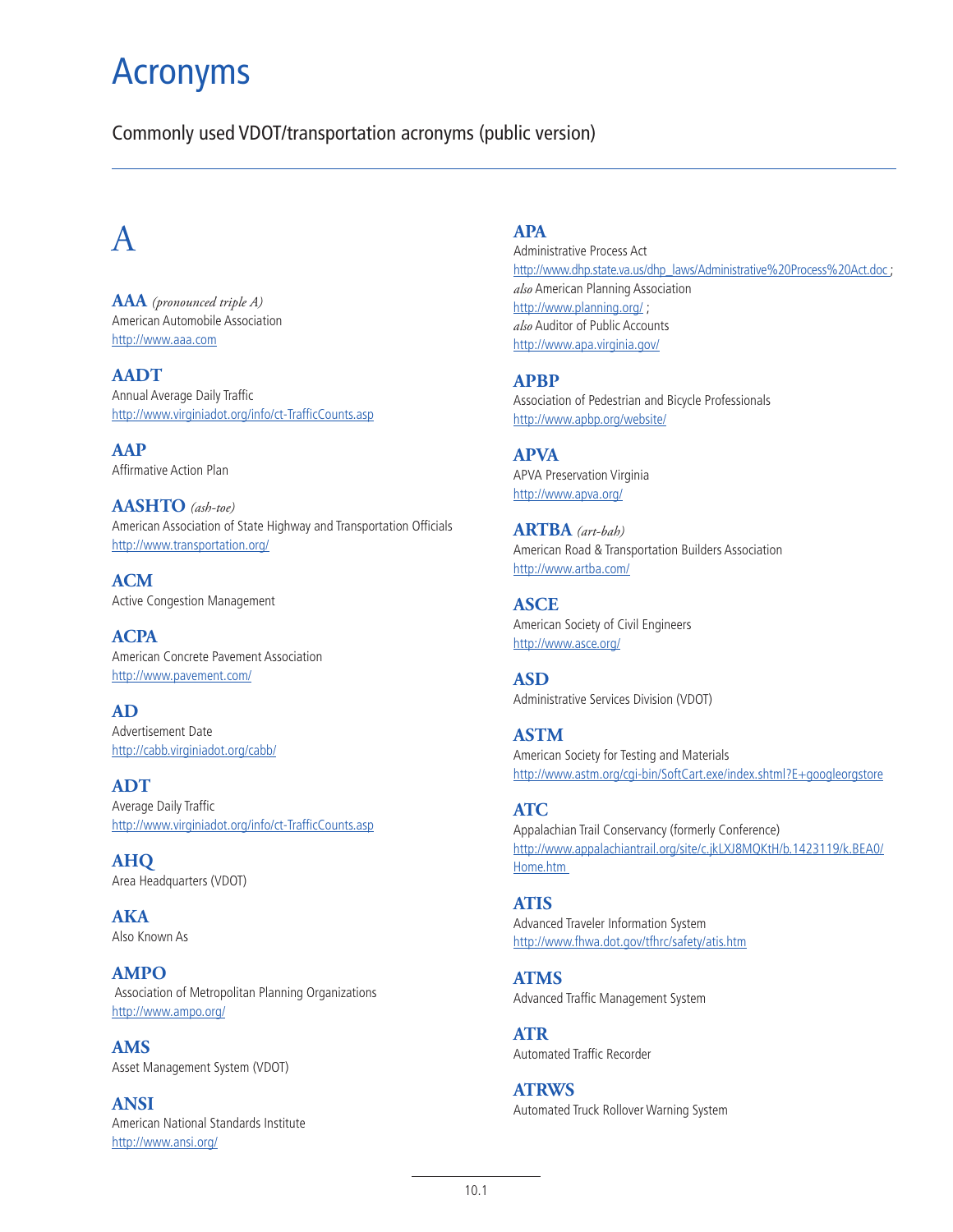**ATSSA** *(at-sah)*  American Traffic Safety Services Association www.atssa.com

**AVI**  Automated Vehicle Identification

**AVL**  Automated Vehicle Location

**AWOS**  Automated Weather Observations Systems

### B

**BAFO**  Best And Final Offer

**BAMS** *(bams)* Bid Analysis Management System (VDOT)

**BMPs**  Best Management Practices

**BMS**  Bridge Management System

**BOS**  Board of Supervisors

**BOWD** *(as in "he bowed before her")* Business Opportunity and Workforce Development http://www.virginiadot.org/business/BOWD.asp

**BTS**  Bureau of Transportation Statistics http://www.bts.gov/

### $\bigcap$

**CAA or CAAA** Clean Air Act (amendments as of 1990) http://www.epa.gov/air/caa/

**CAC**  Citizen Advisory Committee **CAD** 

Computer-Aided Design; also Computer-Aided Dispatch

**CATT**  Center for Advanced Transportation Technology (Univ. of Md.) http://www.catt.umd.edu/

**CBBT**  Chesapeake Bay Bridge-Tunnel http://www.cbbt.com/

**CBT**  Computer-Based Training

**CCTV**  Closed-Circuit Television

**CCWP**  Commuter Connections Work Program http://www.mwcog.org/commuter2/index.html

**CDR**  Critical Design Review

**CE**  Categorical Exclusion (NEPA) http://www.environment.fhwa.dot.gov/projdev/docuce.asp

**CEI**  Construction Engineering and Inspection

**CEQ**  Council on Environmental Quality http://www.whitehouse.gov/ceq/

**CERCLA**  Comprehensive Environmental Response, Compensation, and Liability Act of 1980 http://www.epa.gov/superfund/policy/cercla.htm

**CERT** *(sert)*  Community Emergency Response Team https://www.citizencorps.gov/cert/

**CES**  Cost Estimating System

**CFR**  Code of Federal Regulations http://www.gpoaccess.gov/CFR/INDEX.HTML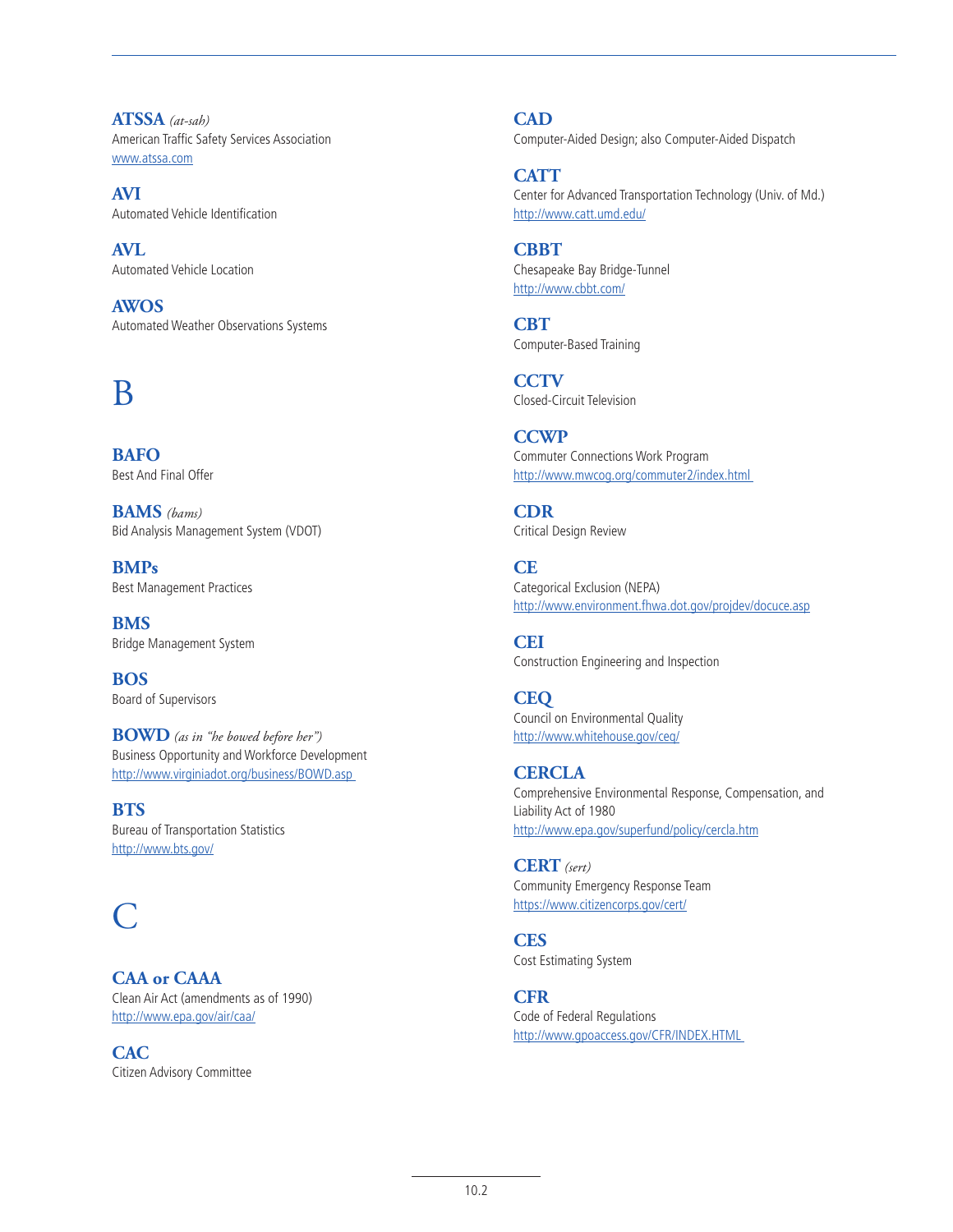**CHART** Coordinated Highway Action Response Team (Md) http://www.chart.state.md.us/

**CIPP**  Cured-in-place pipe http://www.vtrc.virginiadot.org/PROJDetails.aspx?Id=399

**CLRP**  (Financially) Constrained Long Range Transportation Plan

**CMAQ** *(see-mack)* Congestion Mitigation and Air Quality http://www.fhwa.dot.gov/environment/cmaqpgs/safetealu/

**CMP** Congestion Management Plan

**CMS** Changeable Message Sign

**CN** Construction (phase of project)

**CO**  Central Office (VDOT)

**COB**  Close of Business

**COG** *(cog)* Council of Governments

**ConOps** *(con- ops)* **or COO** Concept of Operations

**COOP** *(coop)* Continuity of Operations

**CoP**  Community of Practice

**COTS** *(cots)* Commercial Off the Shelf

**CQIP** *(see-quip)* Construction Quality Improvement Program (VDOT) http://dashboard.virginiadot.org/Pages/Projects/CQIP.aspx

**CSD**  Context Sensitive Design

**CSS**  Context Sensitive Solutions http://www.fhwa.dot.gov/context/index.cfm **CTB** 

Commonwealth Transportation Board http://www.ctb.virginia.gov/

**CVISN** *(see-vision)* Commercial Vehicle Information Systems and Networks http://cvisn.fmcsa.dot.gov/

**CVO** Commercial Vehicle Operations

## D

**DA** 

Division or District Administrator (formerly DE, District Engineer) (VDOT)

#### **DBE**

Disadvantaged Business Enterprise http://www.dmbe.virginia.gov/dbecert.html virginiadot.org/business/bucivil-rights-Title6.asp#business

**DC**  District of Columbia http://www.dc.gov/

**DCR**  Department of Conservation and Recreation (VA) http://www.dcr.virginia.gov/

**DDOT**  District (of Columbia) Department of Transportation http://www.ddot.dc.gov/ddot/site/default.asp

**DEIS**  Draft Environmental Impact Statement http://www.environment.fhwa.dot.gov/projdev/docueis.asp

**DEQ** Department of Environmental Quality (VA) http://www.deq.virginia.gov/

#### **DGIF**

Department of Game and Inland Fisheries (VA) http://www.dgif.virginia.gov/

**DGS** 

Department of General Services (VA) http://www.dgs.virginia.gov/

**DHRM** Department of Human Resources Management (VA) http://www.dhrm.virginia.gov/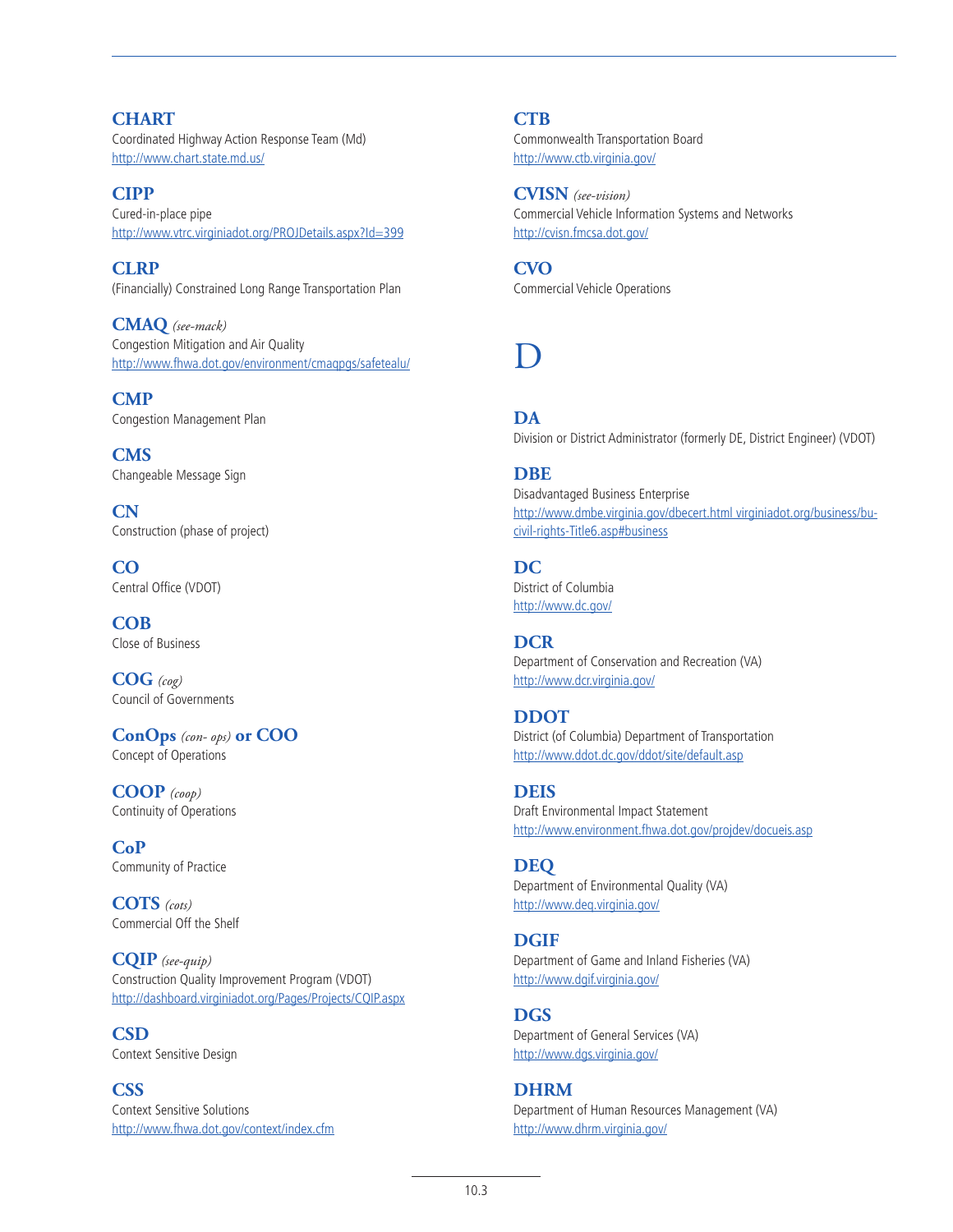**DMBE** Virginia Department of Minority Enterprise http://www.dmbe.state.va.us/

**DMME**  Department of Mines, Minerals, and Energy (VA) http://www.dmme.virginia.gov/

**DMS**  Dynamic Message Sign

**DMV**  Department of Motor Vehicles (VA) http://www.dmv.state.va.us/

**DOA**  Department of Accounts (VA) http://www.doa.virginia.gov/; *also* Distribution of Authority

**DOAV**  Department of Aviation (VA) http://www.doav.virginia.gov/

**DOI**  Department of Interior (US) http://www.doi.gov/

**DOJ**  Department of Justice (US) http://www.usdoj.gov/

**DOT**  Department of Transportation: U.S. DOT http://www.dot.gov/ *also* State DOTs http://www.fhwa.dot.gov/webstate.htm

**DPB**  Department of Planning and Budget (VA) http://www.dpb.virginia.gov/

**DPM**  Department Policy Memoranda (VDOT)

**DPW**  Department of Public Works (localities)

**DRPT**  Department of Rail and Public Transportation (VA) http://www.drpt.virginia.gov/

**DSWC**  Department of Conservation and Recreation (VA), Division of Soil and Water Conservation http://www.dcr.virginia.gov/soil\_&\_water/index.shtml **DTR** 

Dulles Toll Road https://www.ezpassva.com/TollFacilities/Dulles\_Toll\_Road.htm

**DUI**  Driving Under the Influence

**DVMT**  Daily Vehicle Miles Traveled http://www.virginiadot.org/info/ct-TrafficCounts-VMT2006.asp

## E

**EA** 

Environmental Assessment (NEPA) http://www.epa.gov/compliance/resources/faqs/nepa/index.html#a5

**EB (NB, SB, WB)** Eastbound (Northbound, Southbound, Westbound)

**EEOC** Equal Employment Opportunity Commission (US) http://www.eeoc.gov/

**EIS** Environmental Impact Statement (NEPA) http://www.epa.gov/compliance/resources/faqs/nepa/index.html#a5

#### **EOC**

Emergency Operations Center (VA) http://www.vdem.state.va.us/about/structure/ops/veoc.cfm

**EOI** 

Expression of Interest http://www.virginiadot.org/business/locdes/consultant-service-guide.asp

#### **EPA**

Environmental Protection Agency (US) http://www.epa.gov/; *also* Environmental Protection Act

#### **ERT**

Elizabeth River Tunnels (VDOT – Midtown and Downtown tunnels) http://www.virginiadot.org/travel/hro-tunnel-default.asp; also Emergency Response Team; *also* Environmental Review Team

#### **ESC**

Erosion and Sediment Control http://www.dcr.virginia.gov/soil\_&\_water/e&s.shtml

#### **ESS**

Environmental Sensor Station http://ops.fhwa.dot.gov/publications/ess05/index.htm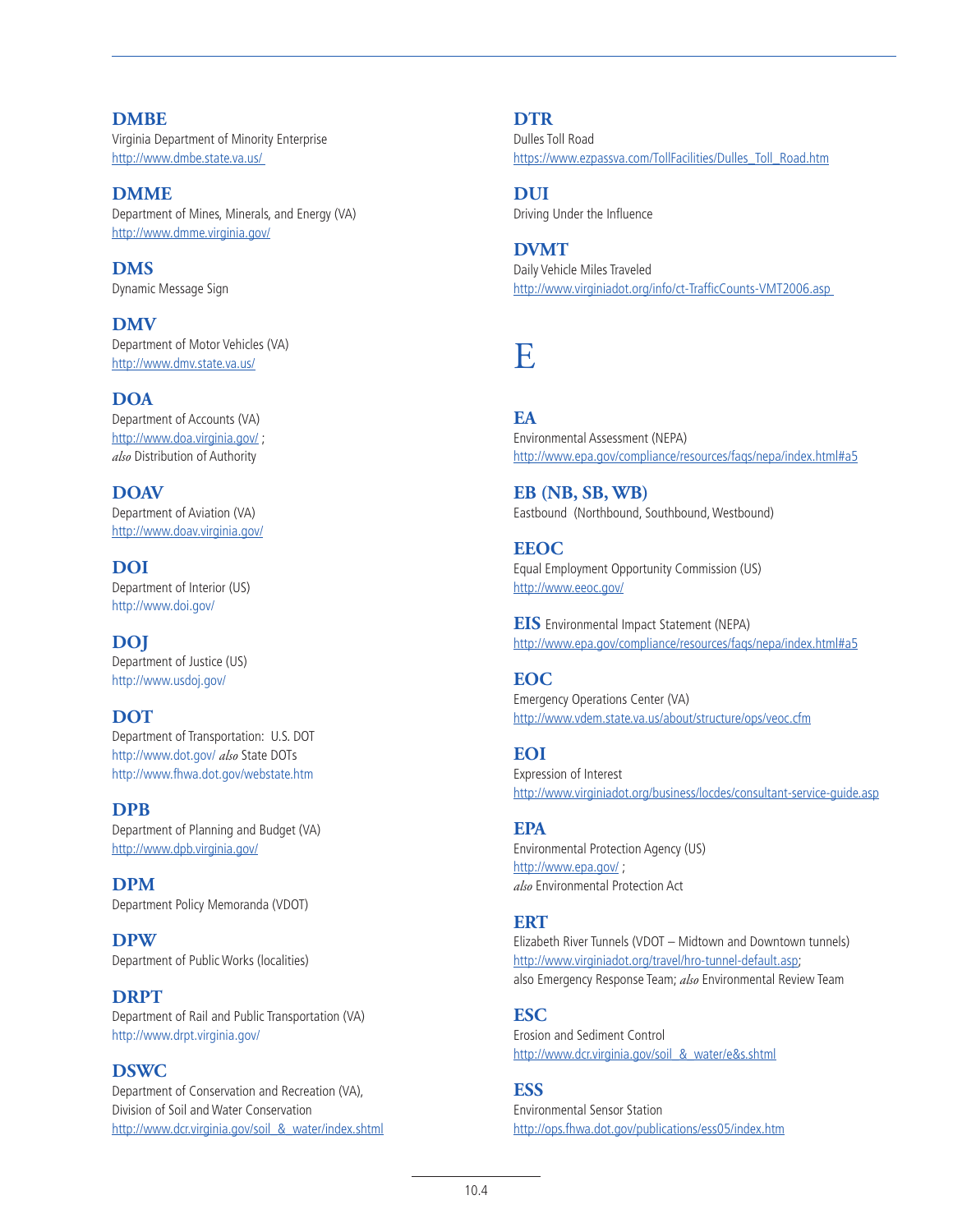#### **ETC**

Electronic Toll Collection http://www.calccit.org/itsdecision/serv\_and\_tech/Electronic\_toll\_collection/ electronic\_toll\_collection\_summary.html

#### **eVA**

electronic procurement Virginia http://www.virginiadot.org/business/eva.asp and http://www.eva.state. va.us/

### F

**FAA** Federal Aviation Administration http://www.faa.gov/

**FAHP** Federal-Aid Highway Program

**FAR** Federal Acquisition Regulation http://www.arnet.gov/far/

**FAUA** Federal-Aid Urban Area

**FC** Functional Classification http://www.fhwa.dot.gov/planning/fcsec1\_1.htm

**(FC) I** Rural Interstates (Functional Classification)

**(FC) LOC** Rural Local (Functional Classification)

**(FC) MA** Rural Minor Arterial (Functional Classification)

**(FC) MC** Rural Major Collector (Functional Classification)

**(FC) MIC** Rural Minor Collector (Functional Classification)

**(FC) PA** Rural Principal Arterial (Functional Classification)

**(FC) UC** Urban Collector (Functional Classification) **(FC) UI** Urban Interstate (Functional Classification)

**(FC) UL** Urban Local (Functional Classification)

**(FC) UMA** Urban Minor Arterial (Functional Classification)

**(FC) UNC** Unclassified (Functional Classification)

**(FC) UPA** Urban Principal Arterial (Functional Classification)

**FEIS** Federal Environmental Impact Statement

**FEMA** Federal Emergency Management Agency http://www.fema.gov/

**FGDC** Federal Geographic Data Committee http://www.fgdc.gov/

**FHWA** Federal Highway Administration http://www.fhwa.dot.gov/

**FLH** Federal Lands Highways http://www.fhwa.dot.gov/flh/index.htm

**FMCSA** Federal Motor Carrier Safety Administration http://www.fmcsa.dot.gov/

**FOIA** *(foy-yah)* Freedom of Information Act http://www.virginiadot.org/info/foia.asp

**FRA** Federal Rail Administration http://www.fra.dot.gov/

**FRANs** *(frans)* Federal Highway Reimbursement Anticipation Notes

**FRP** Fiber-reinforced polymer (bridge decks) http://vtrc.virginiadot.org/BriefDetails.aspx?Id=24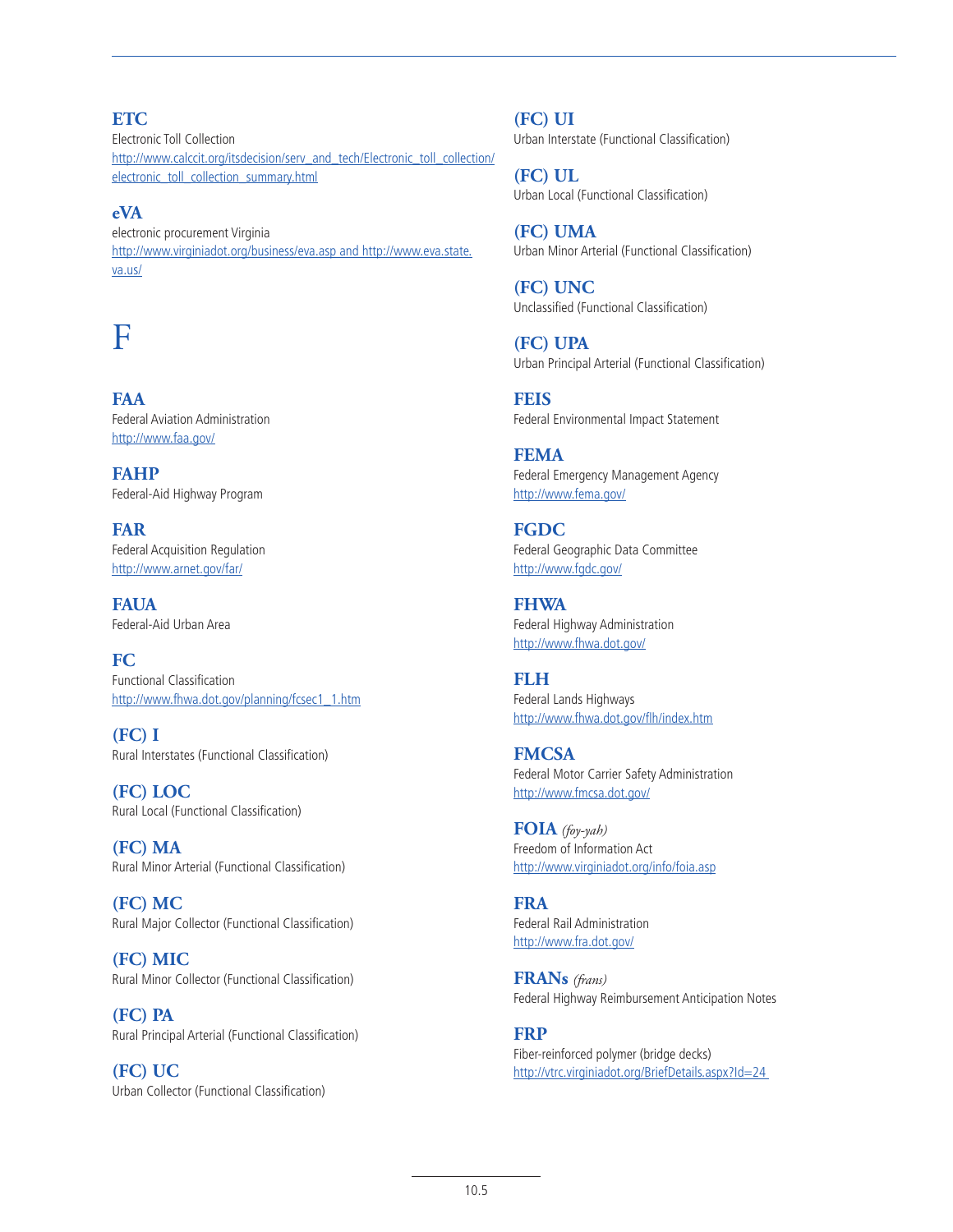**FTA** Federal Transit Administration http://www.fta.dot.gov/

**FY** Fiscal Year

### G

**GA** General Assembly http://legis.state.va.us/#

**GIS** Geographic Information Systems http://www.virginiadot.org/business/bu-it\_GDW.asp

**GIS-T** Geographic Information Systems for Transportation http://www.gis-t.org/

**GPS** Global Positioning System

## $H$

**HAR** Highway Advisory Radio

**HAZMAT or HazMat**

Hazardous Material http://www.epa.gov/superfund/programs/er/triggers/index.htm

**HB** House Bill http://leg1.state.va.us/

**HBBT** Hampton Roads Bridge-Tunnel http://www.virginiadot.org/travel/hro-tunnel-default.asp

**HBRRP** Highway Bridge Replacement and Rehabilitation Program http://www.fhwa.dot.gov/bridge/hbrrp.htm

**HCM** Highway Capacity Manual http://www.trb.org/news/blurb\_detail.asp?id=1166

**HCS** Highway Capacity Software http://mctrans.ce.ufl.edu/hcs/ **HEEP** *(heap)* Highway Engineering Exchange Program http://www.heepweb.org/ ; also see IHEEP

#### **HERS-ST**

Highway Economic Requirements System - State Version http://www.fhwa.dot.gov/infrastructure/asstmgmt/hersindex.cfm **HES** Hazard Elimination Safety program

**HJR** House Joint Resolution

http://leg1.state.va.us/

**HMA** Hot-Mix Asphalt http://vtrc.virginiadot.org/PROJDetails.aspx?Id=257 and http://vtrc.virginiadot.org/PROJDetails.aspx?Id=381

**HMOF** Highway and Maintenance Operating Funds

**HNA** Highway Needs Assessment http://www.virginiadot.org/projects/resources/Virginia2025StateHighway-PlanTechReport.pdf

**HOT** High Occupancy Toll (lane) http://www.virginiadot.org/projects/HOT\_main.asp

**HOV** High Occupancy Vehicle http://www.virginiadot.org/travel/hov-default.asp

**HPMS** Highway Performance Monitoring System http://www.virginiadot.org/business/resources/Final\_SB\_563\_Report.pdf

**HR** House Resolution http://leg1.state.va.us/;

also Human Resources

**HRBT**

Hampton Roads Bridge-Tunnel http://www.virginiadot.org/travel/hro-tunnel-default.asp

**HRI** Highway-Rail Intersection

**HRPDC** Hampton Roads Planning District Commission http://www.hrpdc.org/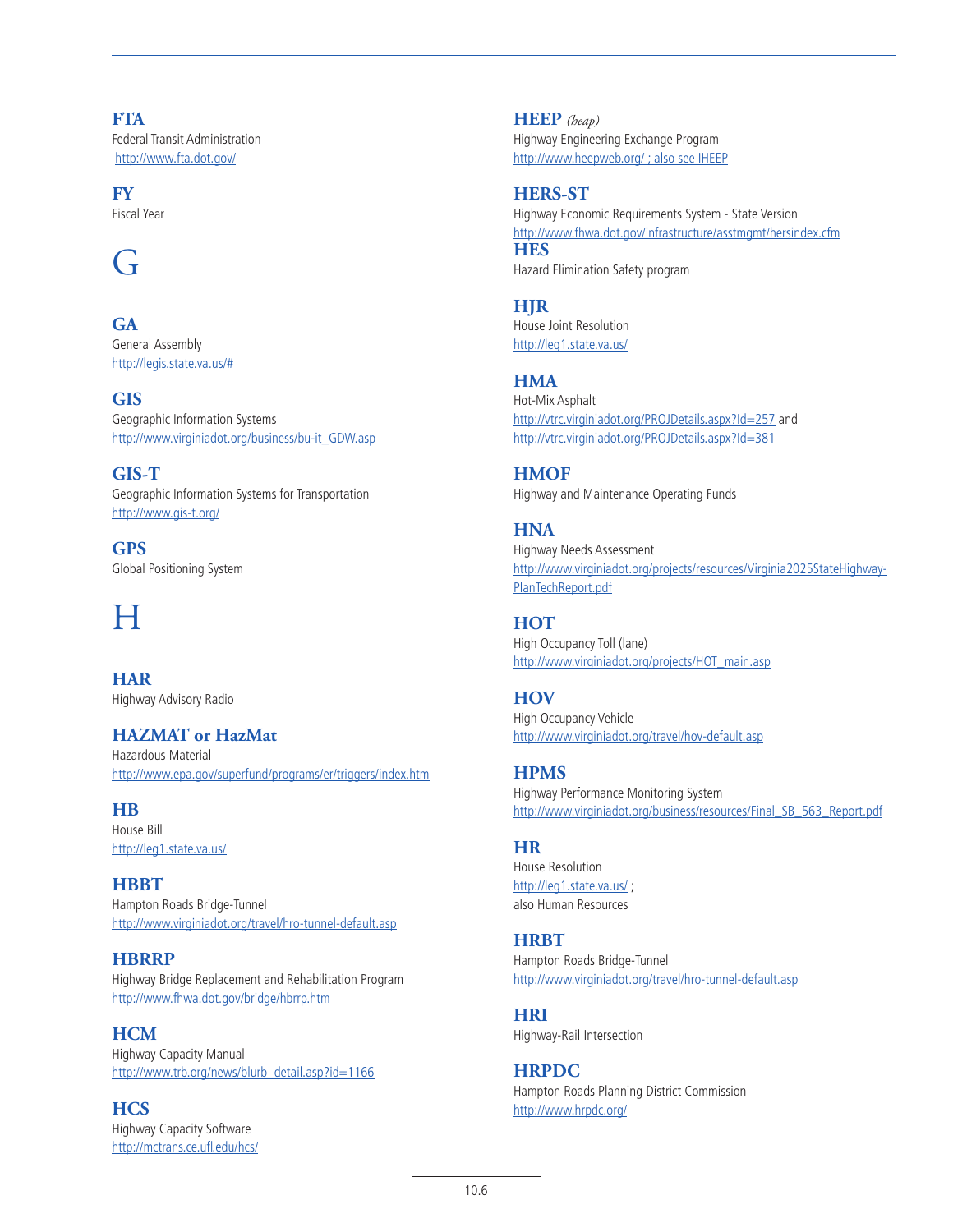**HSIP** Highway Safety Improvement Program http://www.fhwa.dot.gov/safetealu/factsheets/hsip.htm

**HSR** High Speed Rail http://www.drpt.virginia.gov/projects/shsrc.aspx

**HTF** Highway Trust Fund

**HTRIS** *(h-tris)* Highway Traffic Records Information System

## I

**I&IM** Informational and Instructional Memoranda (VDOT) http://www.virginiadot.org/business/locdes/rd-ii-memoranda-index.asp

**ICAS** *(i-cass)* Inventory Condition Assessment System (VDOT)

**ID** Incident Detection

**IDS** Incident Detection System

**IDSP** Integrated Directional Signing Program (VDOT) http://www.virginiadot.org/programs/sign-default.asp

**IEEE** Institute of Electrical and Electronic Engineers http://www.ieee.org/portal/site

**IFB** Invitation for Bids

**IFTA** International Fuel Tax Agreement

**IHEEP** *(i-heap)* International Highway Engineering Exchange Program http://www.heepweb.org/

**IPD** Innovative Project Delivery (VDOT) http://www.virginiadot.org/business/bu-ipd.asp

**ISO** International Standards Organization http://www.iso.org/iso/home.htm

**ISTEA** *(ice tea)* Intermodal Surface Transportation Efficiency Act (1991- seceded by TEA-21) dot.gov/ost/govtaffairs/istea/isteap&p.html

**IT and ITD** Information Technology and Information Technology Division (VDOT) http://www.virginiadot.org/business/bu-it.asp

**ITE** Institute of Transportation Engineers http://www.ite.org/

**ITS** Intelligent Transportation Systems http://www.itsa.org/

**ITSPPA** ITS Planning And Programming Administration (section)

**ITSVA** *(its-vah)* Intelligent Transportation Society of Virginia http://www.itsva.org/

**IVHS** Intelligent Vehicle Highway System http://ntl.bts.gov/DOCS/smith.html

# J

**JIC** *(jick)* Joint Information Center

**JLARC** *(j-lark)* Joint Legislative Audit and Review Commission http://jlarc.state.va.us/

### K

**KM** Knowledge Management http://www.virginiadot.org/business/bu-KM.asp

### L

**L&D** Location and Design (VDOT) http://virginiadot.org/business/locdes/default.asp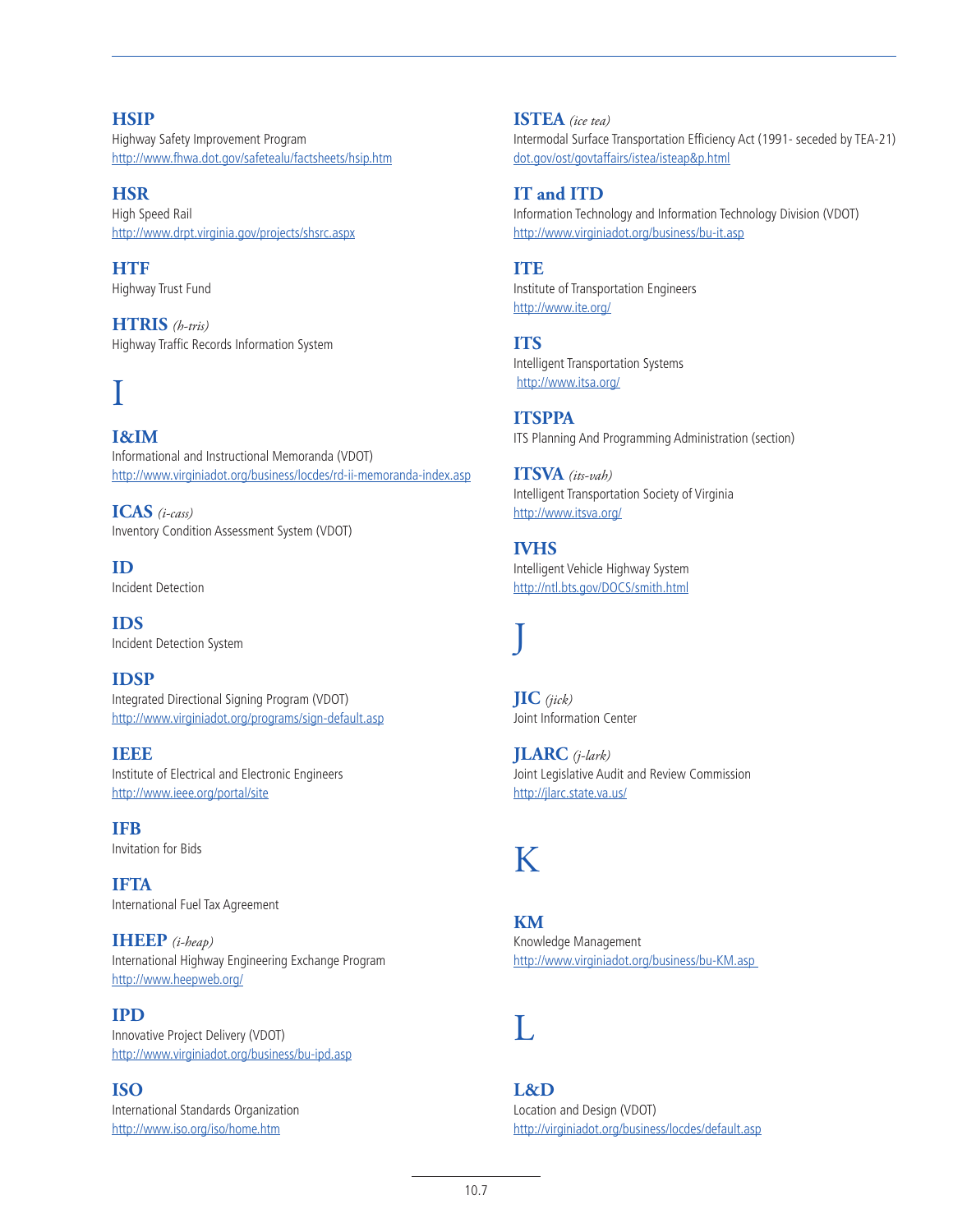**LAD** Local Assistance Division (VDOT) http://www.virginiadot.org/business/local-assistance.asp

**LAP** Locally Administered Projects (VDOT) http://www.virginiadot.org/business/local-assistancelocally%20administered.asp

**LCS** Lane Control Signals

**LED** Light Emitting Diode

**LEED** Leadership in Energy and Environmental Design http://www.usgbc.org/DisplayPage.aspx?CMSPageID=51

**LOS** Level of Service

**LTAP** *(el-tap)* Local Technical Assistance Program http://ltap.cts.virginia.edu/

**LWCF** Land and Water Conservation Fund http://www.fs.fed.us/land/staff/LWCF/

# M

**MDOT** Maryland Department of Transportation http://www.mdot.state.md.us/

**MDSHA** Maryland State Highway Administration http://www.sha.state.md.us/

**MIS** Major Investment Study

**MM** Mile Marker (preferred - see MP)

**MMMBT** Monitor Merrimac Memorial Bridge-Tunnel (VDOT) http://www.virginiadot.org/travel/hro-tunnel-default.asp

**MOA** Memorandum of Agreement

**MOT** Maintenance of Traffic

**MOU** Memorandum of Understanding

**MP** Mile Post (see MM - preferred)

**MPH** Miles Per Hour

**MPO** Metropolitan Planning Organization virginiadot.org/programs/resources/Final\_PI\_Guide.pdf (pg 4)

**MS4s** Small Municipal Storm Sewer Systems

**MUTCD** Manual on Uniform Traffic Control Devices http://virginiadot.org/business/bu-mutcd-disclaim.asp

**MWAA** *(em-wah)* Metropolitan Washington Airports Authority http://www.mwaa.com/

**MWCOG** Metropolitan Washington Council of Governments http://www.mwcog.org/

## N

**NAAQS** National Ambient Air Quality Standards http://epa.gov/air/criteria.html

**NBI** National Bridge Inventory http://www.fhwa.dot.gov/bridge/nbi.htm

**NCDOT** North Carolina Department of Transportation

**NCHRP** National Cooperative Highway Research Program http://www.trb.org/CRP/NCHRP/NCHRP.asp

**NCRST** National Consortium on Remote Sensing in Transportation http://www.ncgia.ucsb.edu/ncrst/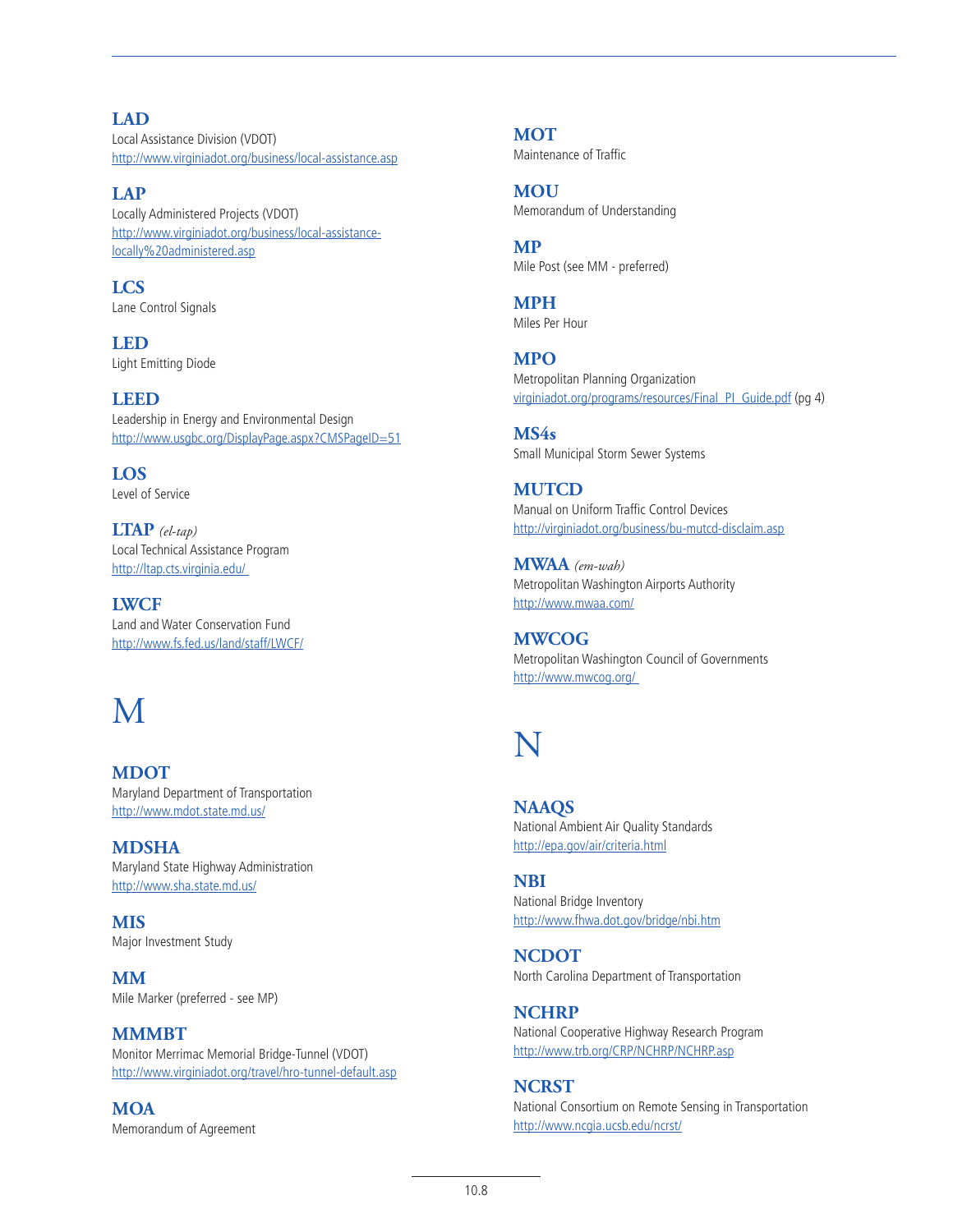#### **NCRTPB** National Capital Region Transportation Planning Board http://www.mwcog.org/transportation/

**NEPA** National Environmental Policy Act http://www.virginiadot.org/business/environmental\_nepa\_definition.asp

**NHI** National Highway Institute http://www.nhi.fhwa.dot.gov/home.aspx

**NHL** National Historic Landmark http://www.nps.gov/history/nhl/

**NHPN** National Highway Planning Network http://www.fhwa.dot.gov/planning/nhpn/

**NHS** National Highway System http://www.fhwa.dot.gov/hep10/nhs/

**NHTS** National Household Travel Survey (formerly NPTS) http://www.fhwa.dot.gov/policy/ohpi/nhts/index.htm

**NHTSA** *(nit-sah)* National Highway Transportation Safety Administration http://www.nhtsa.dot.gov/

**NIMBY** *(nim-bee)* Not In My Back Yard

**NIMS** *(nims)* National Incident Management System

**NOVA or NoVA** *(nova)* Northern Virginia District (VDOT) http://www.virginiadot.org/about/nova\_quick.asp

**NPS** National Park Service http://www.nps.gov/ ; *also* Nonpoint Source (pollution) http://www.dcr.virginia.gov/soil\_&\_water/wintro.shtml

**NPTS** National Personal Transportation Survey (now NHTS)

**NRCS** Natural Resources Conservation Service http://www.nrcs.usda.gov/

**NRHP**

National Register of Historic Places http://www.nps.gov/nr/

#### **NS**

Norfolk Southern (rail road) http://www.nscorp.com/nscportal/nscorp/

**NSBE** National Society of Black Engineers http://national.nsbe.org/

**NSTSCE** National Surface Transportation Safety Center for Excellence http://www.vtti.vt.edu/nstsce/index.html

#### **NTAD**

National Transportation Atlas Database http://www.bts.gov/publications/national\_transportation\_atlas\_database/2007/

### **NTI**

National Transit Institute http://www.ntionline.com/

**NTS** National Transportation System http://www.volpe.dot.gov/

#### **NVTA**

Northern Virginia Transportation Authority http://www.thenovaauthority.org/ *also* Northern Virginia Transportation Alliance http://www.nvta.org/

**NVTC** Northern Virginia Transportation Commission http://www.thinkoutsidethecar.org/nvtc.asp

**NWI** National Wetlands Inventory http://www.fws.gov/nwi/

### O

**OCP** Office of Commonwealth Preparedness (VA) http://www.ocp.virginia.gov/

**OSHA** Occupational Safety and Health Administration http://www.osha.gov/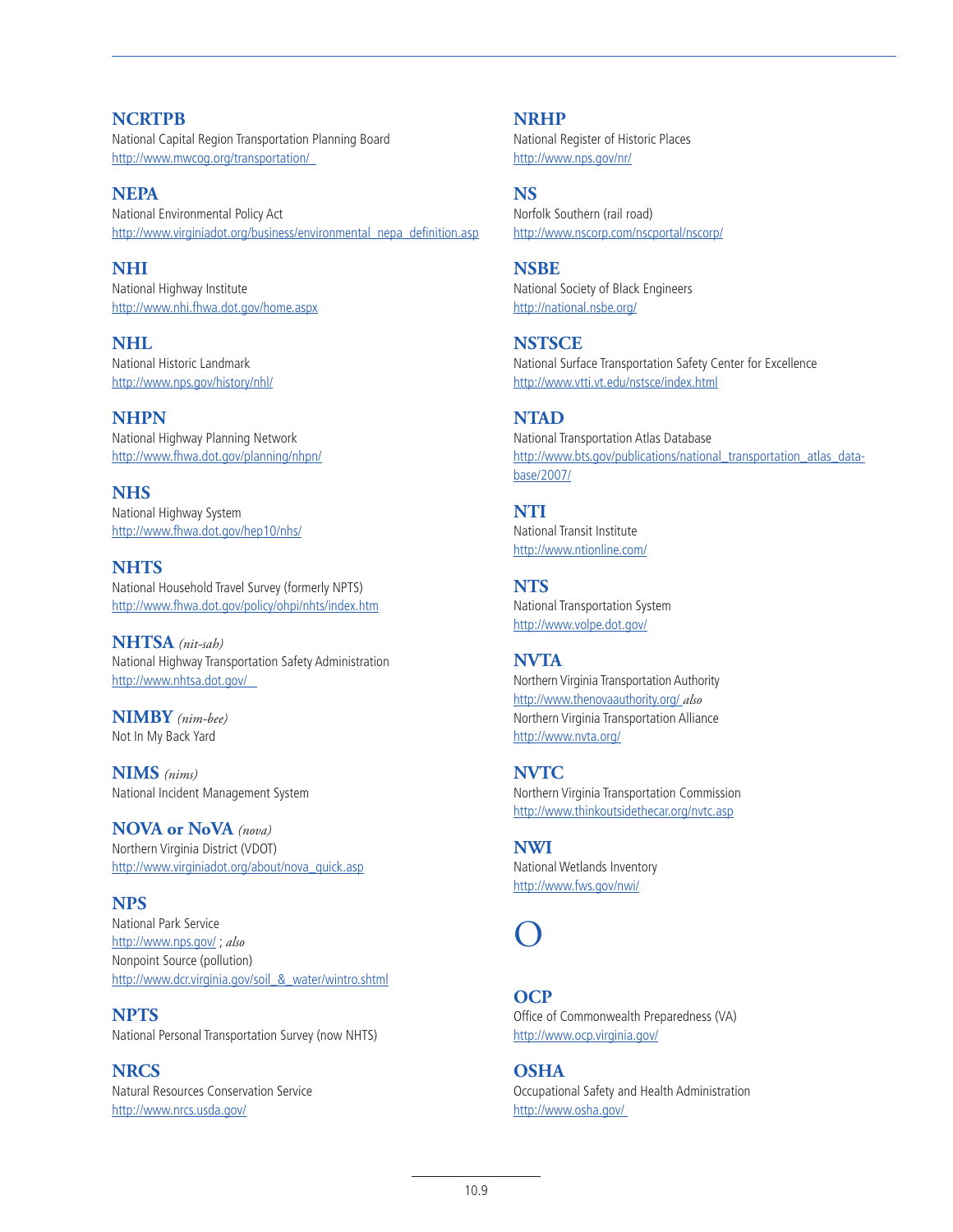**OVF** Operation of Vehicles and Facilities

### P

**PA** Public Affairs (VDOT)

**PCE** Programmatic Categorical Exclusion

**PCES** Project Cost Estimating System (VDOT)

**PCEs** Passenger Car Equivalents

**PCI** Pavement Condition Index

**PDC** Planning District Commission http://www.vapdc.org/aboutpdcs.htm

**PDR** Preliminary Design Review

**PE** Preliminary Engineering; alsoProfessional Engineer

**PHMSA** Pipeline and Hazardous Materials Safety Administration http://www.phmsa.dot.gov/

**PIO** Public Information Officer

**PM** Project Manager

**PM2.5** Particulate Matter 2.5 http://www.epa.gov/particles/

**PMO** Project Management Office (VDOT) http://www.virginiadot.org/business/project\_management.asp

**PMP** Project Management Plan **PMS** Pavement Management System

**PMSS** Plant Mix Scheduling System

**POC** Point of Contact

**POP** Period of Performance

**PPE** Personal Protective Equipment http://www.virginia.gov/cmsportal2/portalsearch.html?cx=006541648125 353085856%3Apxkar5vs7ki&cof=FORID%3A11&safe=active&q=PPE

**PPTA** Public-Private Transportation Act of 1995 (as amended) http://www.virginiadot.org/business/ppta-default.asp

**PRTC** Potomac and Rappahannock Transportation Commission http://www.prtctransit.org/

**PSTOC** Public Safety Transportation Operations Center

**PTM** Public Transportation Management

 $\overline{\mathrm{Q}}$ 

**QA** Quality Assurance

**QC** Quality Contrtol

R

**R&D** Research and Development

**RA** Residency Administrator (formerly RE, Resident Engineer)

**RAAP** Regular Advertisement and Award Process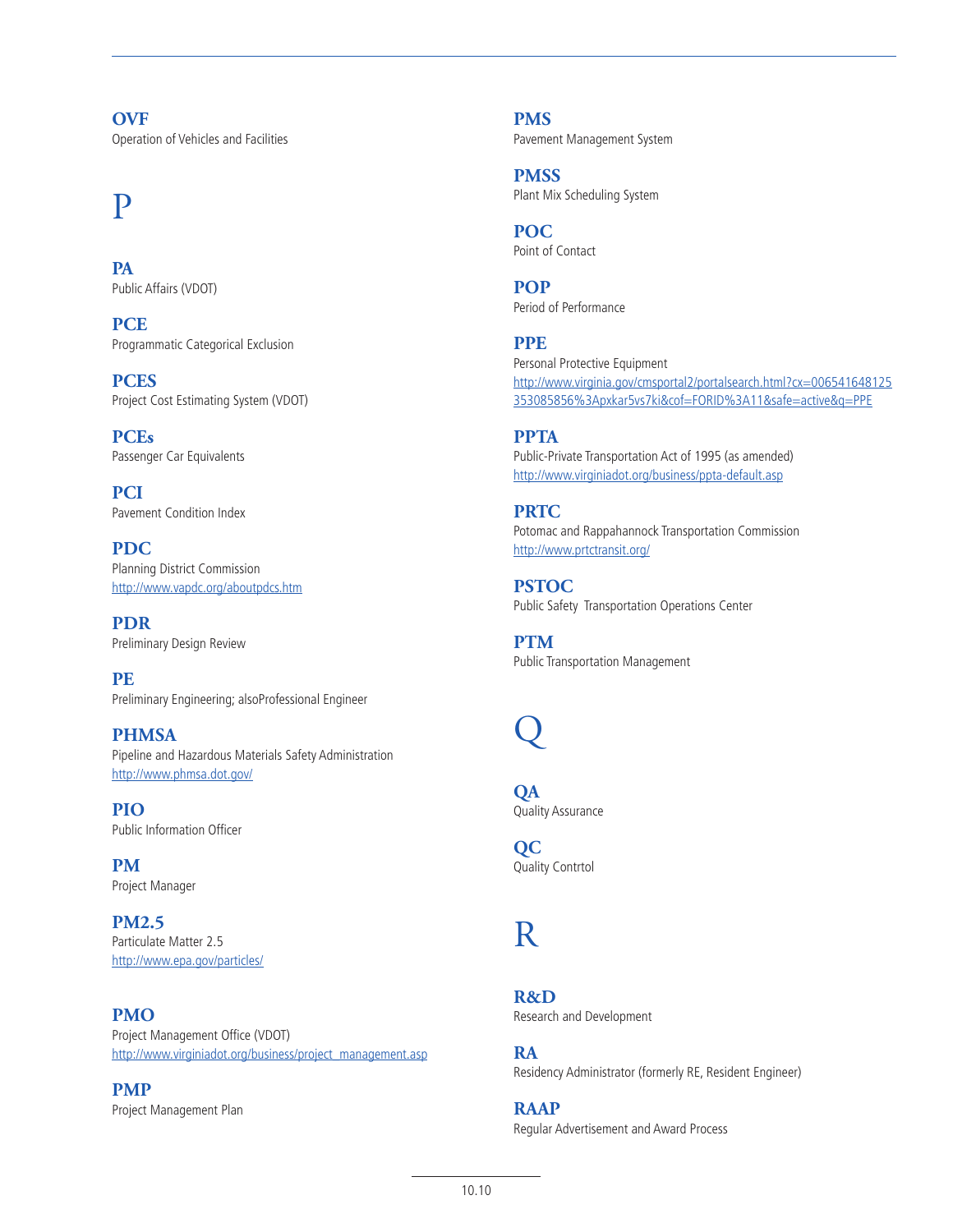#### **RCRA**

Resource Conservation & Recovery Act of 1976 http://www.epa.gov/osw/inforesources/pubs/orientat/rom1.pdf

**RFB** Request for Bids

#### **RFI**

Request for Information http://www.virginiadot.org/business/rfi.asp

**RFP** Request for Proposals http://www.virginiadot.org/business/rfps.asp

#### **RFQ**

Request for Qualifications http://www.virginiadot.org/business/request-for-qualifications.asp; *also* Request for Quotes http://www.virginiadot.org/business/asd-rfqbids.asp

#### **RITA**

Research and Innovative Technology Administration (FHWA) http://www.volpe.dot.gov/

**RMA** Richmond Metropolitan Authority http://www.rmaonline.org/

**RMS** Ramp Metering System

**RNS** Roadway Network System (VDOT)

**ROC** Roadside Operations Computer

**ROD** *(rod)* Record of Decision (NEPA); *also* Regional Operations Director (VDOT)

#### **ROW, RW or R/W**

Right of Way (VDOT) http://www.virginiadot.org/business/row-default.asp

**RPA** Roadside Pollution Assessment

**RSTP** Regional Surface Transportation Program http://www.virginiadot.org/business/local-assistance-special-federal-programs-regional.asp

**RTAP** *(r-tap)* Rural Transit Assistance Program http://www.drpt.virginia.gov/activities/rural.aspx **RTCP** Regional Transportation Coordination Program

**RTMS** Remote Traffic Microwave Sensor

**RTPP** Rural Transportation Planning Program

**RUMS** *(rums)* Right of Way and Utilities Management System (VDOT) http://www.virginiadot.org/business/row-rums.asp

**RWIS** Road Weather Information System (or) Sites (or) Stations

### S

**S&B** Structure and Bridge (VDOT) http://www.virginiadot.org/business/sb\_default.asp\_

**SAAP** Special Advertisement and Award Process

### **SAFECOM**

Homeland Security Program for Public Safety Wireless Interoperable Communications http://www.safecomprogram.gov/SAFECOM/library/interoperabilitycasestudies/1223\_statewidecommunications.htm

**SAFETEA – LU** *(safety-lu)* Safe, Accountable, Flexible, and Efficient Transportation Equity Act – A Legacy for Users http://fhwa.dot.gov/safetealu/index.htm

**SASHTO** *(sash-toe)* Southeastern Association of State Highway and Transportation Officials http://www.sashto.org/

#### **SB**

Senate Bill http://leg1.state.va.us/; alsoSouthbound

#### **SE**

Systems Engineer or Systems Engineering

**SEL** Sound Exposure Level

#### **SELC**

Southern Environmental Law Center http://www.southernenvironment.org/index.htm **SERP** *(surp)*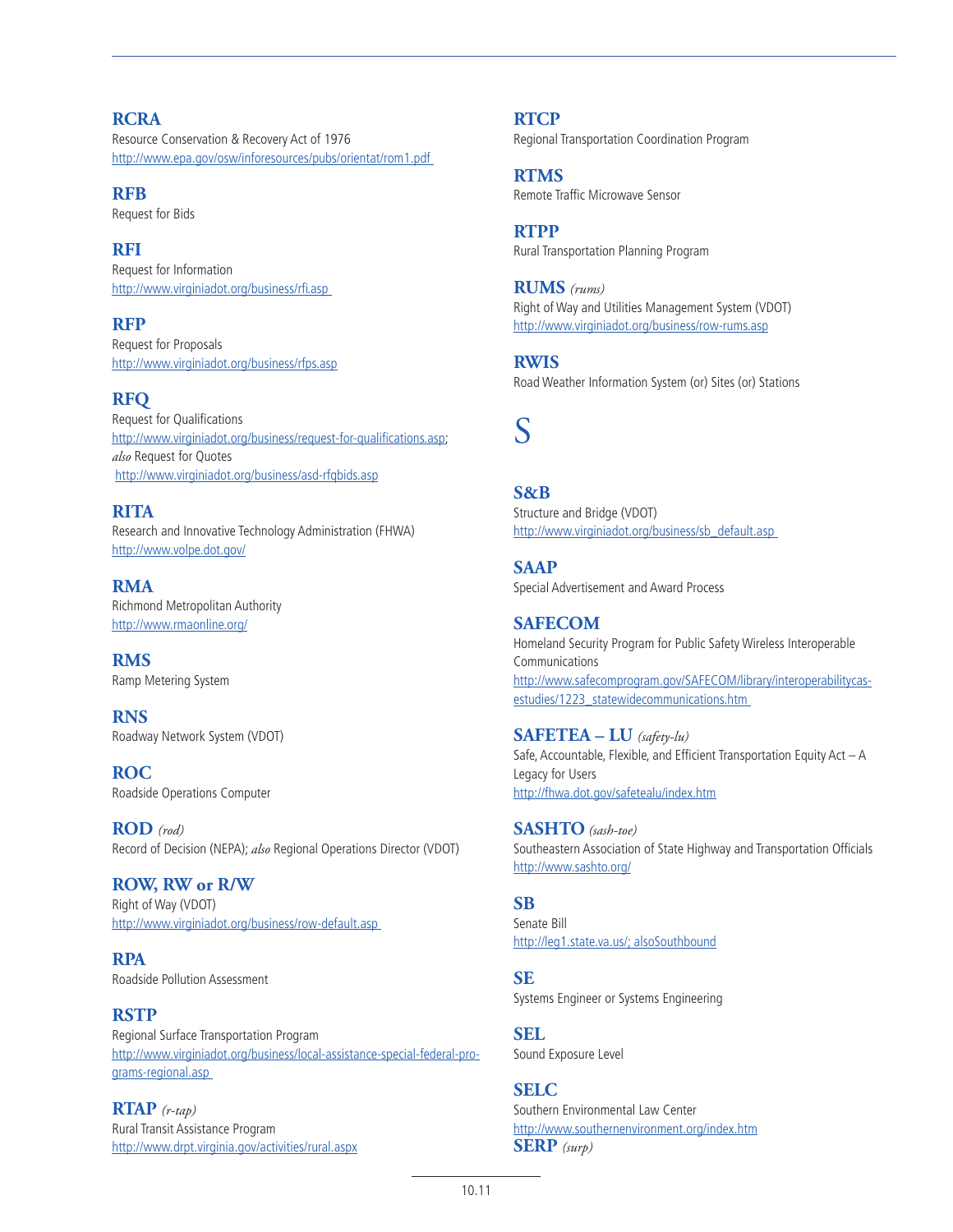State Environmental Review Process http://www.virginiadot.org/business/serp-local-faqs.asp

**SHPE** Society of Hispanic Professional Engineers http://oneshpe.shpe.org/wps/portal/national

**SHPO** State Historic Preservation Office http://www.dhr.virginia.gov/

**SHRP** Strategic Highway Research Program http://www.trb.org/shrp2/

**SJR** Senate Joint Resolution http://leg1.state.va.us/

**SMA** Stone-Matrix Asphalt http://vtrc.virginiadot.org/PUBDetails.aspx?Id=296328 and http://vtrc.virginiadot.org/PUBDetails.aspx?Id=296231

**SOV** Single Occupant Vehicle

**SPR** State Planning and Research (federal funds) http://www.fhwa.dot.gov/hep/sprt.htm

**SR** Senate Resolution http://leg1.state.va.us/

**SRAWC** Safety rest area and welcome center

**SSAR** Secondary Street Acceptance Requirements http://www.virginiadot.org/projects/ssar/default.asp

**SSP** Safety Service Patrol http://www.virginiadot.org/travel/safetypatrol.asp

**SSYP** Secondary Six-Year Plan (counties & VDOT residencies)

**STAA** Surface Transportation Assistance Act http://www.osha.gov/dep/oia/whistleblower/acts/staa.html **STB**

Surface Transportation Board http://www.stb.dot.gov/

#### **STIP**

Statewide Transportation Improvement Program http://www.virginiadot.org/about/stip.asp and virginiadot.org/programs/resources/Final\_PI\_Guide.pdf (pg 6)

**STP**

Surface Transportation Program http://www.virginiadot.org/projects/pr-enhancegrants.asp

**STRAHNET** Strategic Highway Network http://www.fhwa.dot.gov/HEP10/nhs/index.html

**SWaM** Small, Women and Minority (-Owned Business) http://www.dmbe.virginia.gov/swamcert.html

**SWAN** Statewide Alert Network (SWAN) system https://swan.vdem.virginia.gov/index.php?CCheck=1

**SWE** Society of Women Engineers http://societyofwomenengineers.swe.org/

**SYIP** Six-Year Improvement Program http://www.virginiadot.org/projects/syp-default.asp

## $\mathsf T$

**TAMS** Turnkey Asset Management System (VDOT)

**TBD** To Be Determined

**TBOF** Transportation Partnership Opportunity Fund http://www.virginiadot.org/projects/tpof.asp

**TCM** Transportation Control Measures

**TDM** Transportation Demand Management http://www.virginiadot.org/programs/resources/Final\_PI\_Guide.pdf\_page 4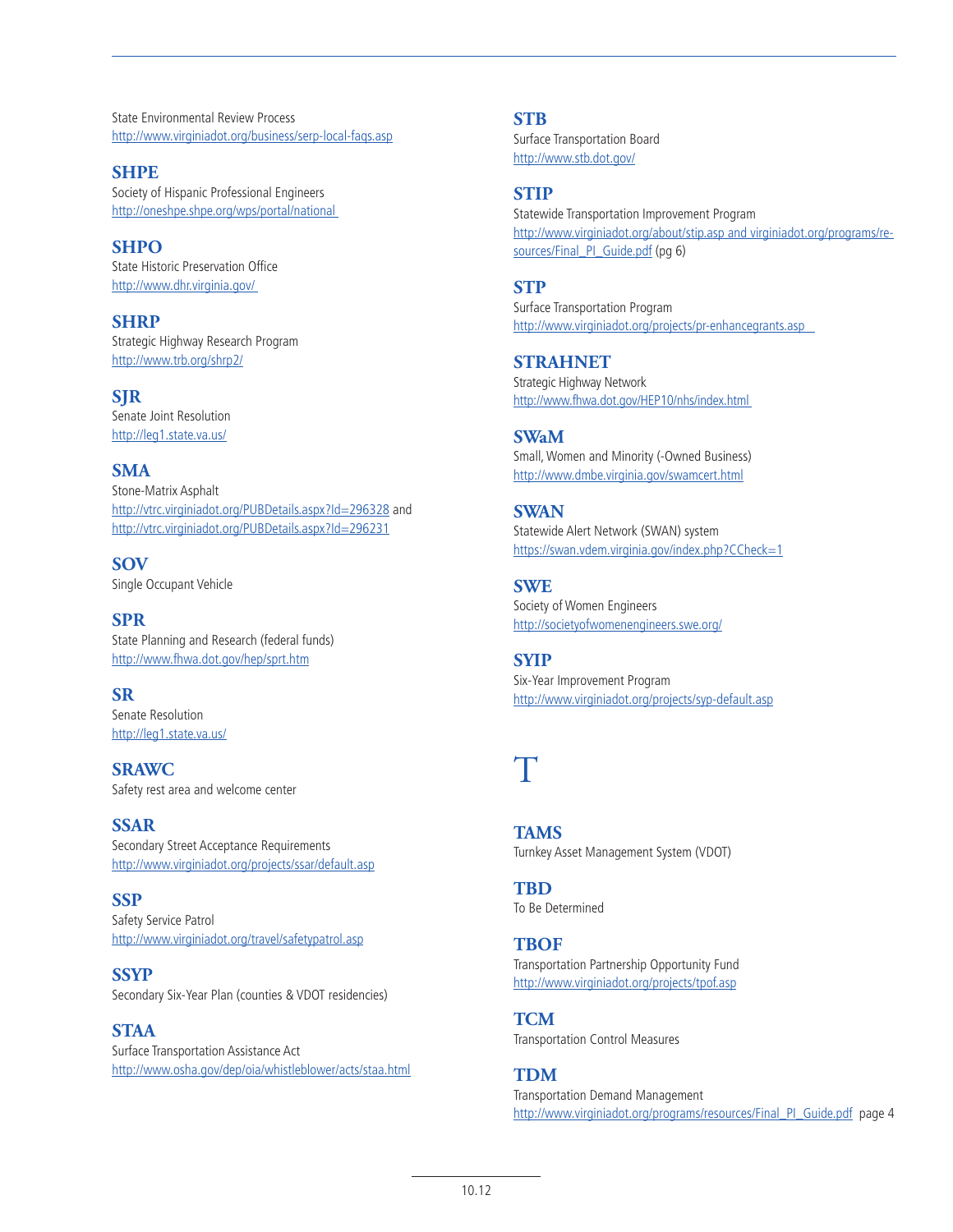**TDOT** Tennessee Department of Transportation

**TE** Traffic Engineer (or) Traffic Engineering (VDOT) http://www.virginiadot.org/business/trafficeng-default.asp; *also* Transportation Engineer

**TEA-21** *(tea-21)* Transportation Equity Act for the 21st Century (seceded by SAFETEA-LU) http://www.fhwa.dot.gov/tea21/

**TEOC** *(tee-ach)* Transportation Emergency Operations Center (VDOT)

**TERM** Transportation Emission Reductions Measures http://www.mwcog.org/uploads/pub-documents/ 8lpcWg20060206130846.pdf

**TIA** Traffic Impact Analysis http://www.virginiadot.org/projects/chapter527/

**TIP** *(tip)* Transportation Improvement Programs (MPOs) http://www.virginiadot.org/programs/resources/Final\_PI\_Guide.pdf (pg 6)

**TLC** Transportation/Land-Use Connection

**TM Trademark** http://www.uspto.gov/#

**TMDD** Traffic Management Data Dictionary http://www.ite.org/TMDD/

**TMIP** Travel Model Improvement Program http://tmip.fhwa.dot.gov/

**TMP** Transportation Management Plan

#### **TMPD**

Transportation and Mobility Planning Division (VDOT) http://www.virginiadot.org/business/tpd-phone.asp

#### **TNM**

Traffic Noise Model http://www.fhwa.dot.gov/resourcecenter/teams/environment/env\_4tnm.cfm

#### **TOC**

Transportation Operations Center (VDOT) (formerly Traffic Management Centers and Smart Traffic Centers)

#### **TPB**

Transportation Planning Board http://www.mwcog.org/transportation/tpb/

**TRB**

Transportation Research Board http://www.trb.org/

**TRIP** (formerly The Road Information Program) http://www.tripnet.org/

**TSA** Transportation Security Administration http://www.tsa.gov/

**TTF** Transportation Trust Fund

**TTI** Texas Transportation Institute http://tti.tamu.edu/

**TTY/TDD** Text Telephone/Telecommunications Device for the Deaf http://www.abouttty.com/ and http://www.vddhh.org/lrregstap.htm

### I I

**UASI** Urban Area Security Initiative http://www.commonwealthpreparedness.virginia.gov/initiatives/UASI\_richmond.cfm

**UCGIS** University Consortium for Geographic Information Science http://www.ucgis.org/

**US** United States

**USACE** U.S. Army Corps of Engineers http://www.usace.army.mil/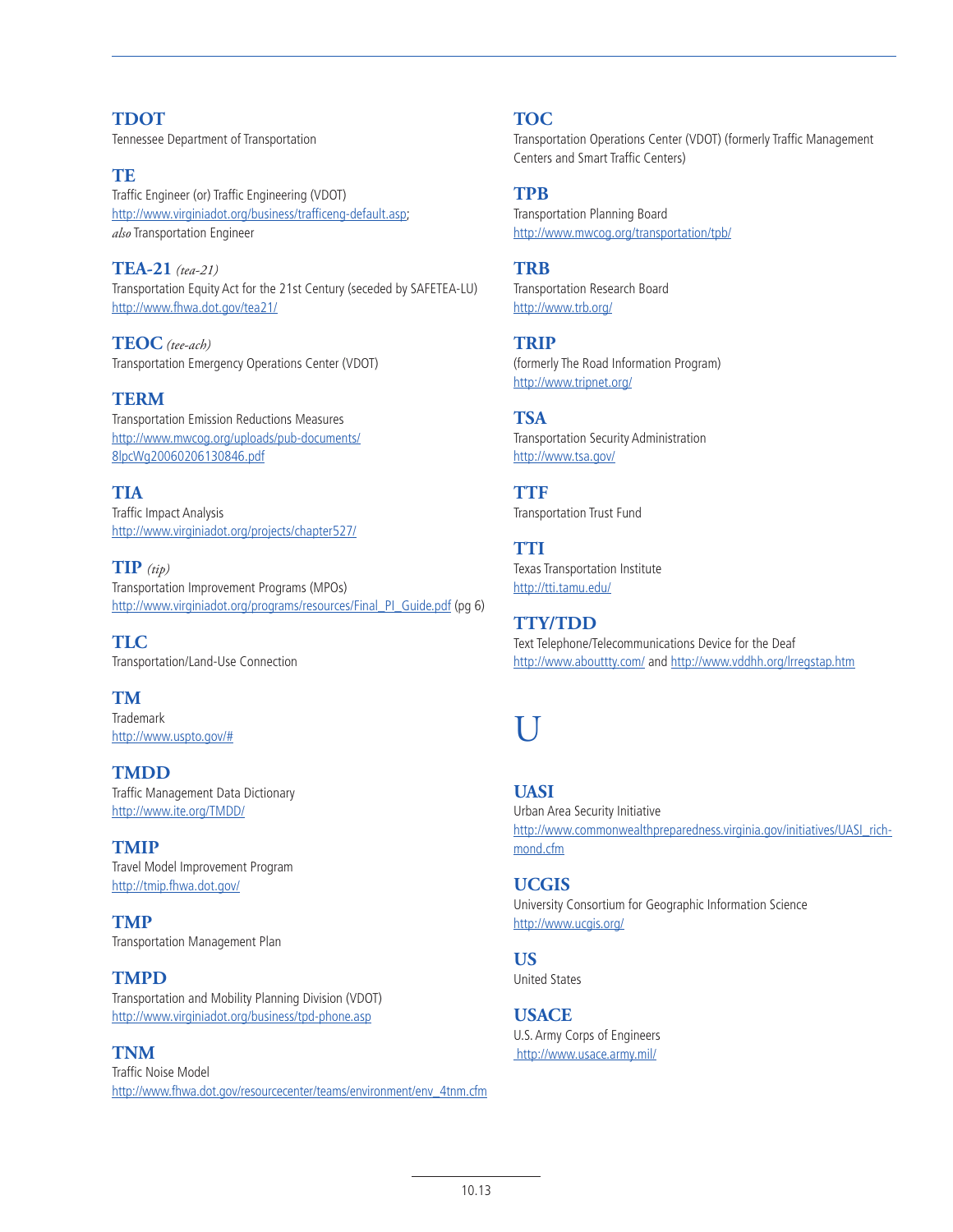**USDOT** U.S. Department of Transportation http://www.dot.gov/

**USGBC** United States Green Building Council http://www.usgbc.org/DisplayPage.aspx?CMSPageID=124

**USGS** U. S. Geological Survey http://www.usgs.gov/

**U.Va.** *(u-v-ay)* University of Virginia http://www.virginia.edu/

### V

**VT or VA Tech** Virginia Polytechnic Institute and State University (Virginia Tech) http://www.vt.edu/

**VACO or VACo** *(vay-ko)* Virginia Association of Counties http://www.vaco.org/

**VAPDC** Virginia Association of Planning District Commissions http://www.vapdc.org/

**VASITE** *(vay-site)* Virginia Section Institute of Transportation Engineers http://www.vasite.org/

**VCS** Vehicle Classification System http://www.fhwa.dot.gov/ohim/tmguide/tmg4.htm

**VDEM** *(vee-dem)* Virginia Department of Emergency Management http://www.vdem.state.va.us/

**VDOF** Virginia Department of Forestry http://www.dof.virginia.gov/index.shtml

**VDOT** *(vee-dot)* Virginia Department of Transportation http://VirginiaDOT.org

**VDS** Visibility Detection System **VEDP**

Virginia Economic Development Partnership http://www.yesvirginia.org/

**VGIN** *(vee-gin)* Virginia Geographic Information Network http://www.911.virginia.gov/index.shtml

**VII**  Vehicle Infrastructure Integration http://www.its.dot.gov/vii/

**VIP** Virginia Inland Port http://www.vaports.com/Facilities/FAC-term-vip.htm

**VITA** (vee-tah) Virginia Information Technologies Agency http://www.vita.virginia.gov/

**VM** Voice Mail

**VMI** Virginia Military Institute http://www.vmi.edu/

**VML** Virginia Municipal League http://www.vml.org/

**VMS** Variable Message Sign; alsoVirginia Maintenance Services (contractor) http://www.vmsom.com/

**VMT** Vehicle Miles Traveled

**VOP** Virginia Outdoors Plan http://www.dcr.virginia.gov/land\_conservation/tools02b.shtml

**VPA** Virginia Port Authority http://www.vaports.com/

**VPD** Vehicles Per Day

**VRE** Virginia Railway Express http://www.vre.org/

**VSMP** Virginia Stormwater Management Program http://www.dcr.virginia.gov/soil & water/stormwat.shtml